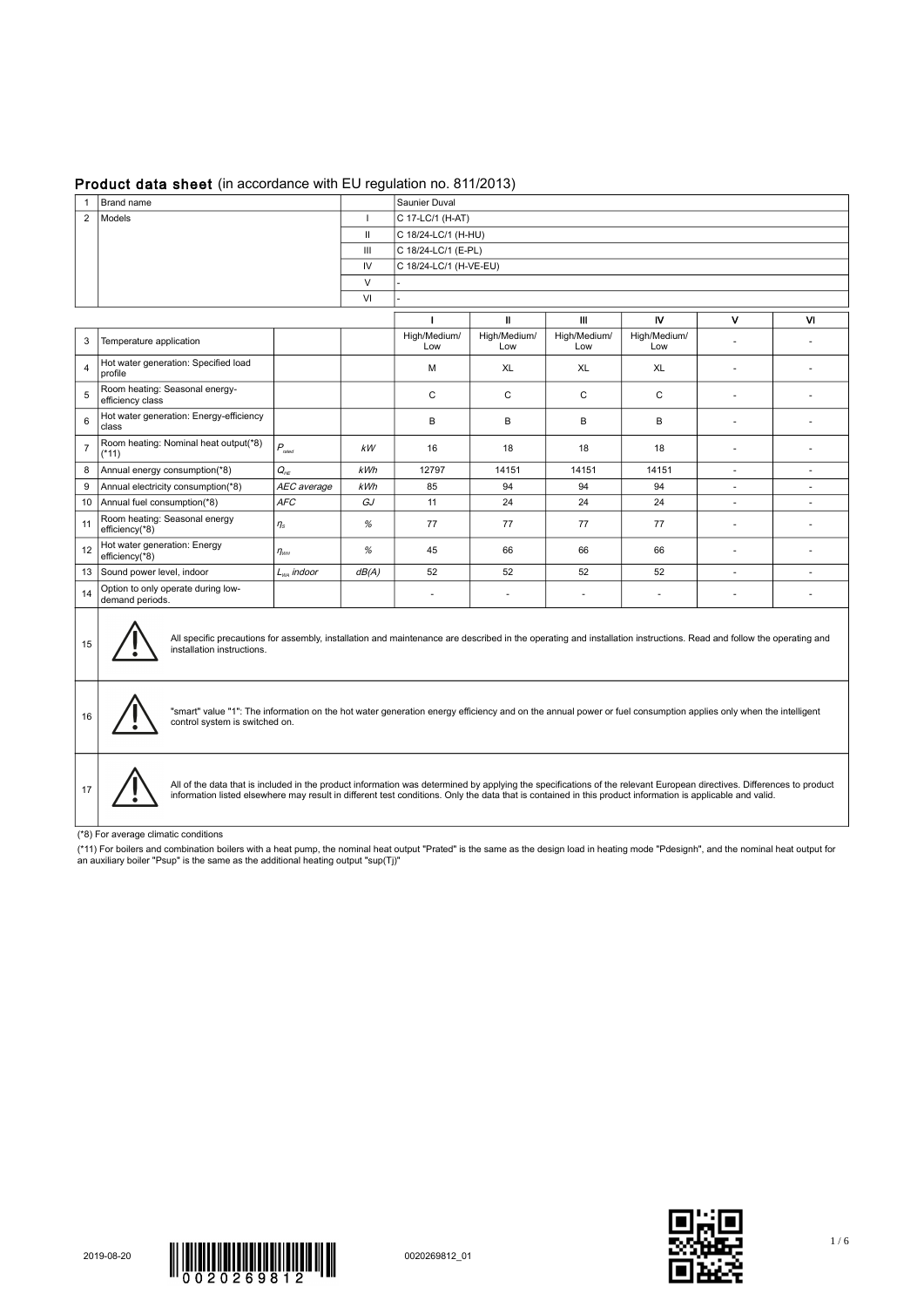## Product information (in accordance with EU regulation no. 813/2013)

| Brand name<br>Saunier Duval<br>$\mathbf{1}$<br>$\overline{c}$<br>Models<br>C 17-LC/1 (H-AT)<br>-1<br>Ш<br>C 18/24-LC/1 (H-HU)<br>C 18/24-LC/1 (E-PL)<br>Ш<br>IV<br>C 18/24-LC/1 (H-VE-EU)<br>$\vee$<br>VI<br>v<br>Ш<br>Ш<br>N<br>M<br>п<br>Condensing boiler<br>18<br>$\blacksquare$<br>$\overline{\phantom{a}}$<br>$\sim$<br>÷,<br>Low-temperature boiler(*2)<br>✓<br>✓<br>✓<br>✓<br>19<br>$\overline{\phantom{a}}$<br>÷.<br>20<br>B1 boiler<br>✓<br>✓<br>✓<br>✓<br>$\overline{\phantom{a}}$<br>$\overline{\phantom{a}}$<br>Room boiler with combined heat and<br>21<br>÷,<br>power<br>22<br>Equipped with a supplementary heater<br>$\overline{\phantom{a}}$<br>$\sim$<br>$\sim$<br>٠<br>$\sim$<br>$\overline{\phantom{a}}$<br>23<br>✓<br>✓<br>✓<br>Combination heater<br>✓<br>$\blacksquare$<br>÷,<br>24<br>$P_{\rm rated}$<br>Room heating: Nominal heat output(*11)<br>kW<br>16<br>18<br>18<br>18<br>$\overline{\phantom{a}}$<br>$\overline{\phantom{a}}$<br>Usable heat output at nominal heat<br>output and high-temperature<br>25<br>$P_{4}$<br>kW<br>18,1<br>18,1<br>18,1<br>15,4<br>operation(*1)<br>Usable heat output at 30% of the<br>nominal heat output and low-temperature $ P_i $<br>5,5<br>5,5<br>5,5<br>26<br>кW<br>4,7<br>operation<br>Room heating: Seasonal energy<br>27<br>$\%$<br>77<br>77<br>77<br>77<br>$\eta_s$<br>٠<br>٠<br>efficiency<br>Efficiency for nominal heat output and<br>$\%$<br>28<br>80,0<br>79,9<br>79,9<br>79,9<br>$\eta_{\scriptscriptstyle 4}$<br>ä,<br>high-temperature application(*4)<br>Efficiency at 30% of the nominal heat<br>output and low-temperature<br>$\%$<br>81,2<br>81,1<br>81,1<br>29<br>$\eta_{1}$<br>81,1<br>application(*5)<br>Auxiliary power consumption: Full load<br>$el_{max}$<br>kW<br>0,014<br>0,014<br>0,014<br>0,014<br>30<br>٠<br>٠<br>0,009<br>0,009<br>Auxiliary power consumption: Partial load $ e _{min}$<br>kW<br>0,010<br>0,009<br>31<br>٠<br>٠<br>$P_{\scriptscriptstyle SB}$<br>0,004<br>0,004<br>0,004<br>32<br>Power consumption: Standby-mode<br>kW<br>0,004<br>$\overline{\phantom{a}}$<br>÷,<br>$P_{\textit{stby}}$<br>33<br>kW<br>Heat loss: Standby<br>0,149<br>0,149<br>0,149<br>0,149<br>ä,<br>$\overline{\phantom{a}}$<br>$P_{\scriptscriptstyle \mathit{ign}}$<br>kW<br>34<br>Ignition flame energy consumption<br>ä,<br>×.<br>÷.<br>$\sim$<br>NO,<br>35<br>Nitrogen oxide emissions<br>mg/kWh<br>49<br>41<br>41<br>41<br>٠<br>$\sim$<br>Hot water generation: Specified load<br>36<br>М<br>XL<br>XL<br>XL<br>profile<br>$\%$<br>45<br>66<br>37<br>Hot water generation: Energy efficiency<br>$\eta_{\scriptscriptstyle W\!H}$<br>66<br>66<br>÷.<br>٠<br>$Q_{elec}$<br>kWh<br>38<br>Daily electricity consumption<br>0,387<br>0,426<br>0,426<br>0,426<br>$\overline{\phantom{a}}$<br>$\overline{\phantom{a}}$<br>$Q_{\text{fue}}$ average<br>30,537<br>30,537<br>39<br>Daily fuel consumption<br>kWh<br>30,537<br>13,811<br>$\overline{\phantom{a}}$<br>$\overline{\phantom{a}}$<br>Manufacturer<br>Saunier Duval<br>40<br>41<br>Manufacturer's address<br>SDECCI SAS 17 rue de la Petite Baratte 44300 Nantes France<br>All specific precautions for assembly, installation and maintenance are described in the operating and installation instructions. Read and follow the operating and<br>42<br>installation instructions.<br>This floor-standing boiler with natural draught must only be connected to a flue gas installation assigned to one of several dwellings in existing buildings. The flue<br>gas installation directs combustion residues from the installation room into the open air. It draws the combustion air directly from the installation room and is<br>43<br>equipped with an atmospheric sensing device. Due to low efficiency, you must avoid using this floor-standing boiler for any other purposes – it would lead to higher<br>energy consumption and higher operating costs.<br>Read and follow the operating and installation instructions regarding assembly, installation, maintenance, removal, recycling and/or disposal.<br>44<br>(*1) High-temperature operation means a return temperature of 60 °C at the boiler inlet and a flow temperature of 80 °C at the boiler outlet.<br>(*2) Low-temperature operation means a return temperature (at the boiler inlet) of 30 °C for the floor-standing condensing boiler, of 37 °C for a low-temperature floor-standing boiler and of<br>50 °C for other boilers.<br>(*4) High-temperature operation means a return temperature of 60 °C at the boiler inlet and a flow temperature of 80 °C at the boiler outlet. |  |  |  |  |  |  |  |  |  |
|-------------------------------------------------------------------------------------------------------------------------------------------------------------------------------------------------------------------------------------------------------------------------------------------------------------------------------------------------------------------------------------------------------------------------------------------------------------------------------------------------------------------------------------------------------------------------------------------------------------------------------------------------------------------------------------------------------------------------------------------------------------------------------------------------------------------------------------------------------------------------------------------------------------------------------------------------------------------------------------------------------------------------------------------------------------------------------------------------------------------------------------------------------------------------------------------------------------------------------------------------------------------------------------------------------------------------------------------------------------------------------------------------------------------------------------------------------------------------------------------------------------------------------------------------------------------------------------------------------------------------------------------------------------------------------------------------------------------------------------------------------------------------------------------------------------------------------------------------------------------------------------------------------------------------------------------------------------------------------------------------------------------------------------------------------------------------------------------------------------------------------------------------------------------------------------------------------------------------------------------------------------------------------------------------------------------------------------------------------------------------------------------------------------------------------------------------------------------------------------------------------------------------------------------------------------------------------------------------------------------------------------------------------------------------------------------------------------------------------------------------------------------------------------------------------------------------------------------------------------------------------------------------------------------------------------------------------------------------------------------------------------------------------------------------------------------------------------------------------------------------------------------------------------------------------------------------------------------------------------------------------------------------------------------------------------------------------------------------------------------------------------------------------------------------------------------------------------------------------------------------------------------------------------------------------------------------------------------------------------------------------------------------------------------------------------------------------------------------------------------------------------------------------------------------------------------------------------------------------------------------------------------------------------------------------------------------------------------------------------------------------------------------------------------------------------------------------------------------------------------------------------------------------------------------------------------------------------------------------------------------------------------------------------------------------------------------------------------------------------------------------------------------------------------------------------------------------------------------------------------------------------------------------------------------------------------------------------------------------|--|--|--|--|--|--|--|--|--|
|                                                                                                                                                                                                                                                                                                                                                                                                                                                                                                                                                                                                                                                                                                                                                                                                                                                                                                                                                                                                                                                                                                                                                                                                                                                                                                                                                                                                                                                                                                                                                                                                                                                                                                                                                                                                                                                                                                                                                                                                                                                                                                                                                                                                                                                                                                                                                                                                                                                                                                                                                                                                                                                                                                                                                                                                                                                                                                                                                                                                                                                                                                                                                                                                                                                                                                                                                                                                                                                                                                                                                                                                                                                                                                                                                                                                                                                                                                                                                                                                                                                                                                                                                                                                                                                                                                                                                                                                                                                                                                                                                                                                       |  |  |  |  |  |  |  |  |  |
|                                                                                                                                                                                                                                                                                                                                                                                                                                                                                                                                                                                                                                                                                                                                                                                                                                                                                                                                                                                                                                                                                                                                                                                                                                                                                                                                                                                                                                                                                                                                                                                                                                                                                                                                                                                                                                                                                                                                                                                                                                                                                                                                                                                                                                                                                                                                                                                                                                                                                                                                                                                                                                                                                                                                                                                                                                                                                                                                                                                                                                                                                                                                                                                                                                                                                                                                                                                                                                                                                                                                                                                                                                                                                                                                                                                                                                                                                                                                                                                                                                                                                                                                                                                                                                                                                                                                                                                                                                                                                                                                                                                                       |  |  |  |  |  |  |  |  |  |
|                                                                                                                                                                                                                                                                                                                                                                                                                                                                                                                                                                                                                                                                                                                                                                                                                                                                                                                                                                                                                                                                                                                                                                                                                                                                                                                                                                                                                                                                                                                                                                                                                                                                                                                                                                                                                                                                                                                                                                                                                                                                                                                                                                                                                                                                                                                                                                                                                                                                                                                                                                                                                                                                                                                                                                                                                                                                                                                                                                                                                                                                                                                                                                                                                                                                                                                                                                                                                                                                                                                                                                                                                                                                                                                                                                                                                                                                                                                                                                                                                                                                                                                                                                                                                                                                                                                                                                                                                                                                                                                                                                                                       |  |  |  |  |  |  |  |  |  |
|                                                                                                                                                                                                                                                                                                                                                                                                                                                                                                                                                                                                                                                                                                                                                                                                                                                                                                                                                                                                                                                                                                                                                                                                                                                                                                                                                                                                                                                                                                                                                                                                                                                                                                                                                                                                                                                                                                                                                                                                                                                                                                                                                                                                                                                                                                                                                                                                                                                                                                                                                                                                                                                                                                                                                                                                                                                                                                                                                                                                                                                                                                                                                                                                                                                                                                                                                                                                                                                                                                                                                                                                                                                                                                                                                                                                                                                                                                                                                                                                                                                                                                                                                                                                                                                                                                                                                                                                                                                                                                                                                                                                       |  |  |  |  |  |  |  |  |  |
|                                                                                                                                                                                                                                                                                                                                                                                                                                                                                                                                                                                                                                                                                                                                                                                                                                                                                                                                                                                                                                                                                                                                                                                                                                                                                                                                                                                                                                                                                                                                                                                                                                                                                                                                                                                                                                                                                                                                                                                                                                                                                                                                                                                                                                                                                                                                                                                                                                                                                                                                                                                                                                                                                                                                                                                                                                                                                                                                                                                                                                                                                                                                                                                                                                                                                                                                                                                                                                                                                                                                                                                                                                                                                                                                                                                                                                                                                                                                                                                                                                                                                                                                                                                                                                                                                                                                                                                                                                                                                                                                                                                                       |  |  |  |  |  |  |  |  |  |
|                                                                                                                                                                                                                                                                                                                                                                                                                                                                                                                                                                                                                                                                                                                                                                                                                                                                                                                                                                                                                                                                                                                                                                                                                                                                                                                                                                                                                                                                                                                                                                                                                                                                                                                                                                                                                                                                                                                                                                                                                                                                                                                                                                                                                                                                                                                                                                                                                                                                                                                                                                                                                                                                                                                                                                                                                                                                                                                                                                                                                                                                                                                                                                                                                                                                                                                                                                                                                                                                                                                                                                                                                                                                                                                                                                                                                                                                                                                                                                                                                                                                                                                                                                                                                                                                                                                                                                                                                                                                                                                                                                                                       |  |  |  |  |  |  |  |  |  |
|                                                                                                                                                                                                                                                                                                                                                                                                                                                                                                                                                                                                                                                                                                                                                                                                                                                                                                                                                                                                                                                                                                                                                                                                                                                                                                                                                                                                                                                                                                                                                                                                                                                                                                                                                                                                                                                                                                                                                                                                                                                                                                                                                                                                                                                                                                                                                                                                                                                                                                                                                                                                                                                                                                                                                                                                                                                                                                                                                                                                                                                                                                                                                                                                                                                                                                                                                                                                                                                                                                                                                                                                                                                                                                                                                                                                                                                                                                                                                                                                                                                                                                                                                                                                                                                                                                                                                                                                                                                                                                                                                                                                       |  |  |  |  |  |  |  |  |  |
|                                                                                                                                                                                                                                                                                                                                                                                                                                                                                                                                                                                                                                                                                                                                                                                                                                                                                                                                                                                                                                                                                                                                                                                                                                                                                                                                                                                                                                                                                                                                                                                                                                                                                                                                                                                                                                                                                                                                                                                                                                                                                                                                                                                                                                                                                                                                                                                                                                                                                                                                                                                                                                                                                                                                                                                                                                                                                                                                                                                                                                                                                                                                                                                                                                                                                                                                                                                                                                                                                                                                                                                                                                                                                                                                                                                                                                                                                                                                                                                                                                                                                                                                                                                                                                                                                                                                                                                                                                                                                                                                                                                                       |  |  |  |  |  |  |  |  |  |
|                                                                                                                                                                                                                                                                                                                                                                                                                                                                                                                                                                                                                                                                                                                                                                                                                                                                                                                                                                                                                                                                                                                                                                                                                                                                                                                                                                                                                                                                                                                                                                                                                                                                                                                                                                                                                                                                                                                                                                                                                                                                                                                                                                                                                                                                                                                                                                                                                                                                                                                                                                                                                                                                                                                                                                                                                                                                                                                                                                                                                                                                                                                                                                                                                                                                                                                                                                                                                                                                                                                                                                                                                                                                                                                                                                                                                                                                                                                                                                                                                                                                                                                                                                                                                                                                                                                                                                                                                                                                                                                                                                                                       |  |  |  |  |  |  |  |  |  |
|                                                                                                                                                                                                                                                                                                                                                                                                                                                                                                                                                                                                                                                                                                                                                                                                                                                                                                                                                                                                                                                                                                                                                                                                                                                                                                                                                                                                                                                                                                                                                                                                                                                                                                                                                                                                                                                                                                                                                                                                                                                                                                                                                                                                                                                                                                                                                                                                                                                                                                                                                                                                                                                                                                                                                                                                                                                                                                                                                                                                                                                                                                                                                                                                                                                                                                                                                                                                                                                                                                                                                                                                                                                                                                                                                                                                                                                                                                                                                                                                                                                                                                                                                                                                                                                                                                                                                                                                                                                                                                                                                                                                       |  |  |  |  |  |  |  |  |  |
|                                                                                                                                                                                                                                                                                                                                                                                                                                                                                                                                                                                                                                                                                                                                                                                                                                                                                                                                                                                                                                                                                                                                                                                                                                                                                                                                                                                                                                                                                                                                                                                                                                                                                                                                                                                                                                                                                                                                                                                                                                                                                                                                                                                                                                                                                                                                                                                                                                                                                                                                                                                                                                                                                                                                                                                                                                                                                                                                                                                                                                                                                                                                                                                                                                                                                                                                                                                                                                                                                                                                                                                                                                                                                                                                                                                                                                                                                                                                                                                                                                                                                                                                                                                                                                                                                                                                                                                                                                                                                                                                                                                                       |  |  |  |  |  |  |  |  |  |
|                                                                                                                                                                                                                                                                                                                                                                                                                                                                                                                                                                                                                                                                                                                                                                                                                                                                                                                                                                                                                                                                                                                                                                                                                                                                                                                                                                                                                                                                                                                                                                                                                                                                                                                                                                                                                                                                                                                                                                                                                                                                                                                                                                                                                                                                                                                                                                                                                                                                                                                                                                                                                                                                                                                                                                                                                                                                                                                                                                                                                                                                                                                                                                                                                                                                                                                                                                                                                                                                                                                                                                                                                                                                                                                                                                                                                                                                                                                                                                                                                                                                                                                                                                                                                                                                                                                                                                                                                                                                                                                                                                                                       |  |  |  |  |  |  |  |  |  |
|                                                                                                                                                                                                                                                                                                                                                                                                                                                                                                                                                                                                                                                                                                                                                                                                                                                                                                                                                                                                                                                                                                                                                                                                                                                                                                                                                                                                                                                                                                                                                                                                                                                                                                                                                                                                                                                                                                                                                                                                                                                                                                                                                                                                                                                                                                                                                                                                                                                                                                                                                                                                                                                                                                                                                                                                                                                                                                                                                                                                                                                                                                                                                                                                                                                                                                                                                                                                                                                                                                                                                                                                                                                                                                                                                                                                                                                                                                                                                                                                                                                                                                                                                                                                                                                                                                                                                                                                                                                                                                                                                                                                       |  |  |  |  |  |  |  |  |  |
|                                                                                                                                                                                                                                                                                                                                                                                                                                                                                                                                                                                                                                                                                                                                                                                                                                                                                                                                                                                                                                                                                                                                                                                                                                                                                                                                                                                                                                                                                                                                                                                                                                                                                                                                                                                                                                                                                                                                                                                                                                                                                                                                                                                                                                                                                                                                                                                                                                                                                                                                                                                                                                                                                                                                                                                                                                                                                                                                                                                                                                                                                                                                                                                                                                                                                                                                                                                                                                                                                                                                                                                                                                                                                                                                                                                                                                                                                                                                                                                                                                                                                                                                                                                                                                                                                                                                                                                                                                                                                                                                                                                                       |  |  |  |  |  |  |  |  |  |
|                                                                                                                                                                                                                                                                                                                                                                                                                                                                                                                                                                                                                                                                                                                                                                                                                                                                                                                                                                                                                                                                                                                                                                                                                                                                                                                                                                                                                                                                                                                                                                                                                                                                                                                                                                                                                                                                                                                                                                                                                                                                                                                                                                                                                                                                                                                                                                                                                                                                                                                                                                                                                                                                                                                                                                                                                                                                                                                                                                                                                                                                                                                                                                                                                                                                                                                                                                                                                                                                                                                                                                                                                                                                                                                                                                                                                                                                                                                                                                                                                                                                                                                                                                                                                                                                                                                                                                                                                                                                                                                                                                                                       |  |  |  |  |  |  |  |  |  |
|                                                                                                                                                                                                                                                                                                                                                                                                                                                                                                                                                                                                                                                                                                                                                                                                                                                                                                                                                                                                                                                                                                                                                                                                                                                                                                                                                                                                                                                                                                                                                                                                                                                                                                                                                                                                                                                                                                                                                                                                                                                                                                                                                                                                                                                                                                                                                                                                                                                                                                                                                                                                                                                                                                                                                                                                                                                                                                                                                                                                                                                                                                                                                                                                                                                                                                                                                                                                                                                                                                                                                                                                                                                                                                                                                                                                                                                                                                                                                                                                                                                                                                                                                                                                                                                                                                                                                                                                                                                                                                                                                                                                       |  |  |  |  |  |  |  |  |  |
|                                                                                                                                                                                                                                                                                                                                                                                                                                                                                                                                                                                                                                                                                                                                                                                                                                                                                                                                                                                                                                                                                                                                                                                                                                                                                                                                                                                                                                                                                                                                                                                                                                                                                                                                                                                                                                                                                                                                                                                                                                                                                                                                                                                                                                                                                                                                                                                                                                                                                                                                                                                                                                                                                                                                                                                                                                                                                                                                                                                                                                                                                                                                                                                                                                                                                                                                                                                                                                                                                                                                                                                                                                                                                                                                                                                                                                                                                                                                                                                                                                                                                                                                                                                                                                                                                                                                                                                                                                                                                                                                                                                                       |  |  |  |  |  |  |  |  |  |
|                                                                                                                                                                                                                                                                                                                                                                                                                                                                                                                                                                                                                                                                                                                                                                                                                                                                                                                                                                                                                                                                                                                                                                                                                                                                                                                                                                                                                                                                                                                                                                                                                                                                                                                                                                                                                                                                                                                                                                                                                                                                                                                                                                                                                                                                                                                                                                                                                                                                                                                                                                                                                                                                                                                                                                                                                                                                                                                                                                                                                                                                                                                                                                                                                                                                                                                                                                                                                                                                                                                                                                                                                                                                                                                                                                                                                                                                                                                                                                                                                                                                                                                                                                                                                                                                                                                                                                                                                                                                                                                                                                                                       |  |  |  |  |  |  |  |  |  |
|                                                                                                                                                                                                                                                                                                                                                                                                                                                                                                                                                                                                                                                                                                                                                                                                                                                                                                                                                                                                                                                                                                                                                                                                                                                                                                                                                                                                                                                                                                                                                                                                                                                                                                                                                                                                                                                                                                                                                                                                                                                                                                                                                                                                                                                                                                                                                                                                                                                                                                                                                                                                                                                                                                                                                                                                                                                                                                                                                                                                                                                                                                                                                                                                                                                                                                                                                                                                                                                                                                                                                                                                                                                                                                                                                                                                                                                                                                                                                                                                                                                                                                                                                                                                                                                                                                                                                                                                                                                                                                                                                                                                       |  |  |  |  |  |  |  |  |  |
|                                                                                                                                                                                                                                                                                                                                                                                                                                                                                                                                                                                                                                                                                                                                                                                                                                                                                                                                                                                                                                                                                                                                                                                                                                                                                                                                                                                                                                                                                                                                                                                                                                                                                                                                                                                                                                                                                                                                                                                                                                                                                                                                                                                                                                                                                                                                                                                                                                                                                                                                                                                                                                                                                                                                                                                                                                                                                                                                                                                                                                                                                                                                                                                                                                                                                                                                                                                                                                                                                                                                                                                                                                                                                                                                                                                                                                                                                                                                                                                                                                                                                                                                                                                                                                                                                                                                                                                                                                                                                                                                                                                                       |  |  |  |  |  |  |  |  |  |
|                                                                                                                                                                                                                                                                                                                                                                                                                                                                                                                                                                                                                                                                                                                                                                                                                                                                                                                                                                                                                                                                                                                                                                                                                                                                                                                                                                                                                                                                                                                                                                                                                                                                                                                                                                                                                                                                                                                                                                                                                                                                                                                                                                                                                                                                                                                                                                                                                                                                                                                                                                                                                                                                                                                                                                                                                                                                                                                                                                                                                                                                                                                                                                                                                                                                                                                                                                                                                                                                                                                                                                                                                                                                                                                                                                                                                                                                                                                                                                                                                                                                                                                                                                                                                                                                                                                                                                                                                                                                                                                                                                                                       |  |  |  |  |  |  |  |  |  |
|                                                                                                                                                                                                                                                                                                                                                                                                                                                                                                                                                                                                                                                                                                                                                                                                                                                                                                                                                                                                                                                                                                                                                                                                                                                                                                                                                                                                                                                                                                                                                                                                                                                                                                                                                                                                                                                                                                                                                                                                                                                                                                                                                                                                                                                                                                                                                                                                                                                                                                                                                                                                                                                                                                                                                                                                                                                                                                                                                                                                                                                                                                                                                                                                                                                                                                                                                                                                                                                                                                                                                                                                                                                                                                                                                                                                                                                                                                                                                                                                                                                                                                                                                                                                                                                                                                                                                                                                                                                                                                                                                                                                       |  |  |  |  |  |  |  |  |  |
|                                                                                                                                                                                                                                                                                                                                                                                                                                                                                                                                                                                                                                                                                                                                                                                                                                                                                                                                                                                                                                                                                                                                                                                                                                                                                                                                                                                                                                                                                                                                                                                                                                                                                                                                                                                                                                                                                                                                                                                                                                                                                                                                                                                                                                                                                                                                                                                                                                                                                                                                                                                                                                                                                                                                                                                                                                                                                                                                                                                                                                                                                                                                                                                                                                                                                                                                                                                                                                                                                                                                                                                                                                                                                                                                                                                                                                                                                                                                                                                                                                                                                                                                                                                                                                                                                                                                                                                                                                                                                                                                                                                                       |  |  |  |  |  |  |  |  |  |
|                                                                                                                                                                                                                                                                                                                                                                                                                                                                                                                                                                                                                                                                                                                                                                                                                                                                                                                                                                                                                                                                                                                                                                                                                                                                                                                                                                                                                                                                                                                                                                                                                                                                                                                                                                                                                                                                                                                                                                                                                                                                                                                                                                                                                                                                                                                                                                                                                                                                                                                                                                                                                                                                                                                                                                                                                                                                                                                                                                                                                                                                                                                                                                                                                                                                                                                                                                                                                                                                                                                                                                                                                                                                                                                                                                                                                                                                                                                                                                                                                                                                                                                                                                                                                                                                                                                                                                                                                                                                                                                                                                                                       |  |  |  |  |  |  |  |  |  |
|                                                                                                                                                                                                                                                                                                                                                                                                                                                                                                                                                                                                                                                                                                                                                                                                                                                                                                                                                                                                                                                                                                                                                                                                                                                                                                                                                                                                                                                                                                                                                                                                                                                                                                                                                                                                                                                                                                                                                                                                                                                                                                                                                                                                                                                                                                                                                                                                                                                                                                                                                                                                                                                                                                                                                                                                                                                                                                                                                                                                                                                                                                                                                                                                                                                                                                                                                                                                                                                                                                                                                                                                                                                                                                                                                                                                                                                                                                                                                                                                                                                                                                                                                                                                                                                                                                                                                                                                                                                                                                                                                                                                       |  |  |  |  |  |  |  |  |  |
|                                                                                                                                                                                                                                                                                                                                                                                                                                                                                                                                                                                                                                                                                                                                                                                                                                                                                                                                                                                                                                                                                                                                                                                                                                                                                                                                                                                                                                                                                                                                                                                                                                                                                                                                                                                                                                                                                                                                                                                                                                                                                                                                                                                                                                                                                                                                                                                                                                                                                                                                                                                                                                                                                                                                                                                                                                                                                                                                                                                                                                                                                                                                                                                                                                                                                                                                                                                                                                                                                                                                                                                                                                                                                                                                                                                                                                                                                                                                                                                                                                                                                                                                                                                                                                                                                                                                                                                                                                                                                                                                                                                                       |  |  |  |  |  |  |  |  |  |
|                                                                                                                                                                                                                                                                                                                                                                                                                                                                                                                                                                                                                                                                                                                                                                                                                                                                                                                                                                                                                                                                                                                                                                                                                                                                                                                                                                                                                                                                                                                                                                                                                                                                                                                                                                                                                                                                                                                                                                                                                                                                                                                                                                                                                                                                                                                                                                                                                                                                                                                                                                                                                                                                                                                                                                                                                                                                                                                                                                                                                                                                                                                                                                                                                                                                                                                                                                                                                                                                                                                                                                                                                                                                                                                                                                                                                                                                                                                                                                                                                                                                                                                                                                                                                                                                                                                                                                                                                                                                                                                                                                                                       |  |  |  |  |  |  |  |  |  |
|                                                                                                                                                                                                                                                                                                                                                                                                                                                                                                                                                                                                                                                                                                                                                                                                                                                                                                                                                                                                                                                                                                                                                                                                                                                                                                                                                                                                                                                                                                                                                                                                                                                                                                                                                                                                                                                                                                                                                                                                                                                                                                                                                                                                                                                                                                                                                                                                                                                                                                                                                                                                                                                                                                                                                                                                                                                                                                                                                                                                                                                                                                                                                                                                                                                                                                                                                                                                                                                                                                                                                                                                                                                                                                                                                                                                                                                                                                                                                                                                                                                                                                                                                                                                                                                                                                                                                                                                                                                                                                                                                                                                       |  |  |  |  |  |  |  |  |  |
|                                                                                                                                                                                                                                                                                                                                                                                                                                                                                                                                                                                                                                                                                                                                                                                                                                                                                                                                                                                                                                                                                                                                                                                                                                                                                                                                                                                                                                                                                                                                                                                                                                                                                                                                                                                                                                                                                                                                                                                                                                                                                                                                                                                                                                                                                                                                                                                                                                                                                                                                                                                                                                                                                                                                                                                                                                                                                                                                                                                                                                                                                                                                                                                                                                                                                                                                                                                                                                                                                                                                                                                                                                                                                                                                                                                                                                                                                                                                                                                                                                                                                                                                                                                                                                                                                                                                                                                                                                                                                                                                                                                                       |  |  |  |  |  |  |  |  |  |
|                                                                                                                                                                                                                                                                                                                                                                                                                                                                                                                                                                                                                                                                                                                                                                                                                                                                                                                                                                                                                                                                                                                                                                                                                                                                                                                                                                                                                                                                                                                                                                                                                                                                                                                                                                                                                                                                                                                                                                                                                                                                                                                                                                                                                                                                                                                                                                                                                                                                                                                                                                                                                                                                                                                                                                                                                                                                                                                                                                                                                                                                                                                                                                                                                                                                                                                                                                                                                                                                                                                                                                                                                                                                                                                                                                                                                                                                                                                                                                                                                                                                                                                                                                                                                                                                                                                                                                                                                                                                                                                                                                                                       |  |  |  |  |  |  |  |  |  |
|                                                                                                                                                                                                                                                                                                                                                                                                                                                                                                                                                                                                                                                                                                                                                                                                                                                                                                                                                                                                                                                                                                                                                                                                                                                                                                                                                                                                                                                                                                                                                                                                                                                                                                                                                                                                                                                                                                                                                                                                                                                                                                                                                                                                                                                                                                                                                                                                                                                                                                                                                                                                                                                                                                                                                                                                                                                                                                                                                                                                                                                                                                                                                                                                                                                                                                                                                                                                                                                                                                                                                                                                                                                                                                                                                                                                                                                                                                                                                                                                                                                                                                                                                                                                                                                                                                                                                                                                                                                                                                                                                                                                       |  |  |  |  |  |  |  |  |  |
|                                                                                                                                                                                                                                                                                                                                                                                                                                                                                                                                                                                                                                                                                                                                                                                                                                                                                                                                                                                                                                                                                                                                                                                                                                                                                                                                                                                                                                                                                                                                                                                                                                                                                                                                                                                                                                                                                                                                                                                                                                                                                                                                                                                                                                                                                                                                                                                                                                                                                                                                                                                                                                                                                                                                                                                                                                                                                                                                                                                                                                                                                                                                                                                                                                                                                                                                                                                                                                                                                                                                                                                                                                                                                                                                                                                                                                                                                                                                                                                                                                                                                                                                                                                                                                                                                                                                                                                                                                                                                                                                                                                                       |  |  |  |  |  |  |  |  |  |
|                                                                                                                                                                                                                                                                                                                                                                                                                                                                                                                                                                                                                                                                                                                                                                                                                                                                                                                                                                                                                                                                                                                                                                                                                                                                                                                                                                                                                                                                                                                                                                                                                                                                                                                                                                                                                                                                                                                                                                                                                                                                                                                                                                                                                                                                                                                                                                                                                                                                                                                                                                                                                                                                                                                                                                                                                                                                                                                                                                                                                                                                                                                                                                                                                                                                                                                                                                                                                                                                                                                                                                                                                                                                                                                                                                                                                                                                                                                                                                                                                                                                                                                                                                                                                                                                                                                                                                                                                                                                                                                                                                                                       |  |  |  |  |  |  |  |  |  |
|                                                                                                                                                                                                                                                                                                                                                                                                                                                                                                                                                                                                                                                                                                                                                                                                                                                                                                                                                                                                                                                                                                                                                                                                                                                                                                                                                                                                                                                                                                                                                                                                                                                                                                                                                                                                                                                                                                                                                                                                                                                                                                                                                                                                                                                                                                                                                                                                                                                                                                                                                                                                                                                                                                                                                                                                                                                                                                                                                                                                                                                                                                                                                                                                                                                                                                                                                                                                                                                                                                                                                                                                                                                                                                                                                                                                                                                                                                                                                                                                                                                                                                                                                                                                                                                                                                                                                                                                                                                                                                                                                                                                       |  |  |  |  |  |  |  |  |  |
|                                                                                                                                                                                                                                                                                                                                                                                                                                                                                                                                                                                                                                                                                                                                                                                                                                                                                                                                                                                                                                                                                                                                                                                                                                                                                                                                                                                                                                                                                                                                                                                                                                                                                                                                                                                                                                                                                                                                                                                                                                                                                                                                                                                                                                                                                                                                                                                                                                                                                                                                                                                                                                                                                                                                                                                                                                                                                                                                                                                                                                                                                                                                                                                                                                                                                                                                                                                                                                                                                                                                                                                                                                                                                                                                                                                                                                                                                                                                                                                                                                                                                                                                                                                                                                                                                                                                                                                                                                                                                                                                                                                                       |  |  |  |  |  |  |  |  |  |
|                                                                                                                                                                                                                                                                                                                                                                                                                                                                                                                                                                                                                                                                                                                                                                                                                                                                                                                                                                                                                                                                                                                                                                                                                                                                                                                                                                                                                                                                                                                                                                                                                                                                                                                                                                                                                                                                                                                                                                                                                                                                                                                                                                                                                                                                                                                                                                                                                                                                                                                                                                                                                                                                                                                                                                                                                                                                                                                                                                                                                                                                                                                                                                                                                                                                                                                                                                                                                                                                                                                                                                                                                                                                                                                                                                                                                                                                                                                                                                                                                                                                                                                                                                                                                                                                                                                                                                                                                                                                                                                                                                                                       |  |  |  |  |  |  |  |  |  |
|                                                                                                                                                                                                                                                                                                                                                                                                                                                                                                                                                                                                                                                                                                                                                                                                                                                                                                                                                                                                                                                                                                                                                                                                                                                                                                                                                                                                                                                                                                                                                                                                                                                                                                                                                                                                                                                                                                                                                                                                                                                                                                                                                                                                                                                                                                                                                                                                                                                                                                                                                                                                                                                                                                                                                                                                                                                                                                                                                                                                                                                                                                                                                                                                                                                                                                                                                                                                                                                                                                                                                                                                                                                                                                                                                                                                                                                                                                                                                                                                                                                                                                                                                                                                                                                                                                                                                                                                                                                                                                                                                                                                       |  |  |  |  |  |  |  |  |  |
|                                                                                                                                                                                                                                                                                                                                                                                                                                                                                                                                                                                                                                                                                                                                                                                                                                                                                                                                                                                                                                                                                                                                                                                                                                                                                                                                                                                                                                                                                                                                                                                                                                                                                                                                                                                                                                                                                                                                                                                                                                                                                                                                                                                                                                                                                                                                                                                                                                                                                                                                                                                                                                                                                                                                                                                                                                                                                                                                                                                                                                                                                                                                                                                                                                                                                                                                                                                                                                                                                                                                                                                                                                                                                                                                                                                                                                                                                                                                                                                                                                                                                                                                                                                                                                                                                                                                                                                                                                                                                                                                                                                                       |  |  |  |  |  |  |  |  |  |
|                                                                                                                                                                                                                                                                                                                                                                                                                                                                                                                                                                                                                                                                                                                                                                                                                                                                                                                                                                                                                                                                                                                                                                                                                                                                                                                                                                                                                                                                                                                                                                                                                                                                                                                                                                                                                                                                                                                                                                                                                                                                                                                                                                                                                                                                                                                                                                                                                                                                                                                                                                                                                                                                                                                                                                                                                                                                                                                                                                                                                                                                                                                                                                                                                                                                                                                                                                                                                                                                                                                                                                                                                                                                                                                                                                                                                                                                                                                                                                                                                                                                                                                                                                                                                                                                                                                                                                                                                                                                                                                                                                                                       |  |  |  |  |  |  |  |  |  |

(\*5) Low-temperature operation means a return temperature (at the boiler inlet) of 30 °C for the floor-standing condensing boiler, of 37 °C for a low-temperature floor-standing boiler and of<br>50 °C for other boilers.

(\*11) For boilers and combination boilers with a heat pump, the nominal heat output "Prated" is the same as the design load in heating mode "Pdesignh", and the nominal heat output for<br>an auxiliary boiler "Psup" is the sam





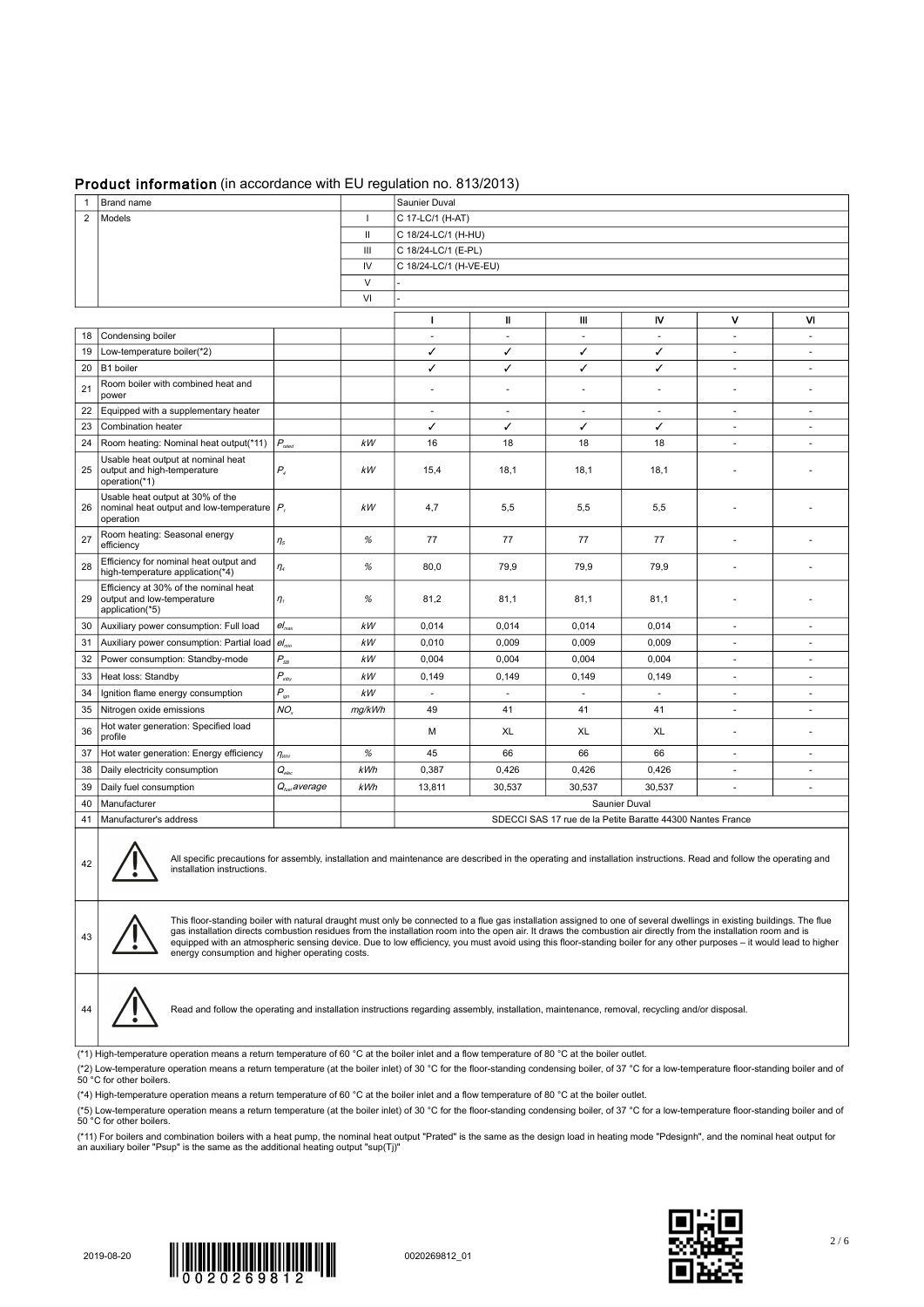| 45 | All of the data that is included in the product information was determined by applying the specifications of the relevant European directives. Differences to product<br>information listed elsewhere may result in different test conditions. Only the data that is contained in this product information is applicable and valid. |                                        |     |     |     |     |     |  |
|----|-------------------------------------------------------------------------------------------------------------------------------------------------------------------------------------------------------------------------------------------------------------------------------------------------------------------------------------|----------------------------------------|-----|-----|-----|-----|-----|--|
| 46 | Weekly power consumption with an<br>intelligent control system                                                                                                                                                                                                                                                                      | $ Q_{\textrm{elec, week, smart}} $     | kWh |     |     |     |     |  |
| 47 | Weekly power consumption without an<br>intelligent control system                                                                                                                                                                                                                                                                   | $Q_{elec, week}$                       | kWh |     |     |     |     |  |
| 48 | Weekly fuel consumption with an<br>intelligent control system                                                                                                                                                                                                                                                                       | $ Q_{\hbox{\tiny fuel, week, smart}} $ | kWh |     |     |     |     |  |
| 49 | Weekly fuel consumption without an<br>intelligent control system                                                                                                                                                                                                                                                                    | $Q_{\text{final work}}$                | kWh |     |     |     |     |  |
| 50 | Nominal heat output for auxiliary heating $ P_{\text{sup}} $                                                                                                                                                                                                                                                                        |                                        | kW  |     |     |     |     |  |
| 51 | Type of energy input for the auxiliary<br>boiler                                                                                                                                                                                                                                                                                    |                                        |     | Gas | Gas | Gas | Gas |  |

(\*1) High-temperature operation means a return temperature of 60 °C at the boiler inlet and a flow temperature of 80 °C at the boiler outlet.

(\*2) Low-temperature operation means a return temperature (at the boiler inlet) of 30 °C for the floor-standing condensing boiler, of 37 °C for a low-temperature floor-standing boiler and of<br>50 °C for other boilers.

(\*4) High-temperature operation means a return temperature of 60 °C at the boiler inlet and a flow temperature of 80 °C at the boiler outlet.

(\*5) Low-temperature operation means a return temperature (at the boiler inlet) of 30 °C for the floor-standing condensing boiler, of 37 °C for a low-temperature floor-standing boiler and of<br>50 °C for other boilers.

(\*11) For boilers and combination boilers with a heat pump, the nominal heat output "Prated" is the same as the design load in heating mode "Pdesignh", and the nominal heat output for<br>an auxiliary boiler "Psup" is the sam





3 / 6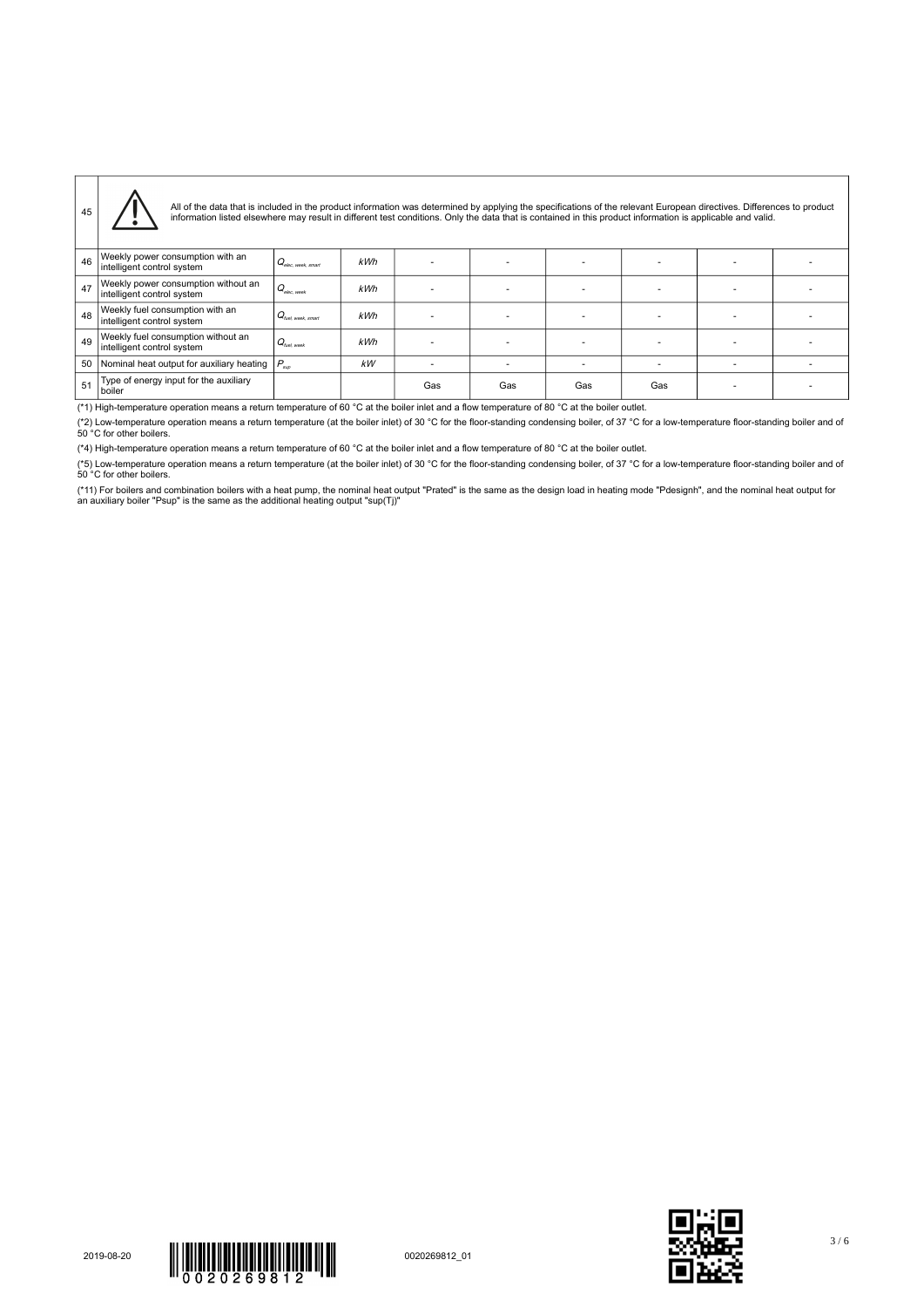- de (1) Markenname (2) Modelle (3) Temperaturanwendung (4) Warmwasserbereitung: Angegebenes Lastprofil (5) Raumheizung: Jahrezeitbedingte Energieeffizienzklasse (6) Warmwasserbereitung: Energieeffizienzklasse (7) Raumheizung: Wärmenennleistung (8) Jährlicher Energieverbrauch (9) Jährlicher Stromverbrauch (10) Jährlicher Brennstoffverbrauch (11) Raumheizung: Jahrezeitbedingte Energieeffizienz (12) Warmwasserbereitung: Energieeffizienz (13) Schallleistungspegel, innen (14) Möglichkeit des ausschließlichen Betriebs zu Schwachlastzeiten. (15) Alle spezifischen Vorkehrungen für die Montage, Installation und Wartung sind in den Betriebs- und Installationsanleitungen beschrieben. Lesen und befolgen Sie die Betriebs- und Installationsanleitungen. (16) "smart"-Wert "1" : die Informationen zur Warmwasserbereitungs- Energieeffizienz und zum jährlichen Strom- bzw. Brennstoffverbrauch gelten nur bei eingeschalteter intelligenter Regelung. (17) Alle in den Produktinformationen enthaltenen Daten sind in Anwendung der Vorgaben der Europäischen Direktiven ermittelt worden. Unterschiede zu an anderer Stelle aufgeführten Produktinformationen können aus unterschiedlichen Prüfbedingungen resultieren. Maßgeblich und gültig sind allein die in diesen Produktinformationen enthaltenen Daten. (18) Brennwertkessel (19) Niedertemperatur-Kessel (20) B1-Kessel (21) Raumheizgerät mit Kraft-Wärme-Kopplung (22) Zusatzheizgerät (23) Kombiheizgerät (24) Raumheizung: Wärmenennleistung (25) Nutzbare Wärmeleistung bei Wärmenennleistung und Hochtemperaturbetrieb (26) Nutzbare Wärmeleistung bei 30 % der Wärmenennleistung und Niedertemperaturbetrieb (27) Raumheizung: Jahrezeitbedingte Energieeffizienz (28) Wirkungsgrad bei Wärmenennleistung und Hochtemperaturbetrieb (29) Wirkungsgrad bei 30 % der Wärmenennleistung und Niedertemperaturanwendung (30) Hilfsstromverbrauch: Volllast (31) Hilfsstromverbrauch: Teillast (32) Stromverbrauch: Bereitschaftszustand (33) Wärmeverlust: Bereitschaftszustand (34) Energieverbrauch der Zündflamme (35) Stickoxidausstoß (36) Warmwasserbereitung: Angegebenes Lastprofil (37) Warmwasserbereitung: Energieeffizienz (38) Täglicher Stromverbrauch (39) Täglicher Brennstoffverbrauch (40) Hersteller (41) Adresse des Herstellers (42) Alle spezifischen Vorkehrungen für die Montage, Installation und Wartung sind in den Betriebs- und Installationsanleitungen beschrieben. Lesen und befolgen Sie die Betriebs- und Installationsanleitungen. (43) Dieser Heizkessel mit Naturzug ist für den Anschluss ausschließlich in bestehenden Gebäuden an eine von mehreren Wohnungen belegte Abgasanlage bestimmt, die die Verbrennungsrückstände aus dem Aufstellraum ins Freie ableitet. Er bezieht die Verbrennungsluft unmittelbar aus dem Aufstellraum und ist mit einer Strömungssicherung ausgestattet. Wegen geringerer Effizienz ist jeder andere Einsatz dieses Heizkessel zu vermeiden — er würde zu einem höheren Energieverbrauch und höheren Betriebskosten führen. (44) Lesen und befolgen Sie die Betriebs- und Installationsanleitungen zu Montage, Installation, Wartung, Demontage, Recycling und / oder Entsorgung. (45) Alle in den Produktinformationen enthaltenen Daten sind in Anwendung der Vorgaben der Europäischen Direktiven ermittelt worden. Unterschiede zu an anderer Stelle aufgeführten Produktinformationen können aus unterschiedlichen Prüfbedingungen resultieren. Maßgeblich und gültig sind allein die in diesen Produktinformationen enthaltenen Daten. (46) Wöchentlicher Stromverbrauch mit intelligenter Regelung (47) Wöchentlicher Stromverbrauch ohne intelligente Regelung (48) Wöchentlicher Brennstoffverbrauch mit intelligenter Regelung (49) Wöchentlicher Brennstoffverbrauch ohne intelligente Regelung (50) Wärmenennleistung des Zusatzheizgerätes (51) Art der Energiezufuhr des Zusatzheizgerätes
- hu (1) Márkanév (2) Modellek (3) Hőmérséklet-alkalmazás (4) Vízmelegítés: névleges terhelési profil (5) Helyiségfűtés: szezonális energiahatékonysági osztály (6) Vízmelegítés: energiahatékonysági osztály (7) Helyiségfűtés: mért hőteljesítmény (8) Éves energiafogyasztás (9) Éves villamosenergia-fogyasztás (10) Éves tüzelőanyag-fogyasztás (11) Helyiségfűtés: szezonális hatásfok (12) Vízmelegítés: hatásfok (13) Hangteljesítményszint, beltéri (14) Lehetőség kizárólagosan kis terhelésű időszakokban történő üzemeltetésre. (15) A szereléssel, telepítéssel és karbantartással kapcsolatos specifikus intézkedések leírásait az üzemeltetési és szerelési útmutatók tartalmazzák. Olvassa el és tartsa be az üzemeltetési és szerelési útmutatókat. (16) "smart"-érték "1" : a vízmelegítési hatásfokra és az éves villamosenergia-, ill. tüzelőanyag-fogyasztásra vonatkozó információk csak akkor érvényesek, ha az intelligens vezérlő be van kapcsolva. (17) A termékinformációk között felsorolt összes adatot az Európai Irányelvek előírásainak alkalmazásával határozták meg. A más helyeken szereplő termékinformációkhoz képest eltérések adódhatnak az eltérő vizsgálati körülmények miatt. Kizárólag az ebben a termékinformációban megadott adatok mértékadóak és érvényesek. (18) Kondenzációs kazán (19) Alacsony hőmérsékletű kazán (20) B1 típusú kazán (21) Kapcsolt helyiségfűtő berendezés (22) Kiegészítő fűtőberendezés (23) Kombinált fűtőberendezés (24) Helyiségfűtés: mért hőteljesítmény (25) Hasznos hőteljesítmény a mért hőteljesítményen és magas hőmérsékleten (26) Hasznos hőteljesítmény a mért hőteljesítmény 30%-án és alacsony hőmérsékleten (27) Helyiségfűtés: szezonális hatásfok (28) Hatásfok a mért hőteljesítményen és magas hőmérsékleten (29) Hatásfok a mért hőteljesítmény 30%-án és alacsony hőmérsékletű használatnál (30) Villamossegédenergia-fogyasztás: teljes terhelés (31) Villamossegédenergia-fogyasztás: részterhelés (32) Villamosenergia-fogyasztás: készenléti üzemmód (33) Hőveszteség: készenléti üzemmód (34) Gyújtóégő energiafogyasztása (35) Nitrogén-oxid-kibocsátás (36) Vízmelegítés: névleges terhelési profil (37) Vízmelegítés: hatásfok (38) Napi villamosenergia-fogyasztás (39) Napi tüzelőanyag-fogyasztás (40) Gyártó (41) A gyártó címe (42) A szereléssel, telepítéssel és karbantartással kapcsolatos specifikus intézkedések leírásait az üzemeltetési és szerelési útmutatók tartalmazzák. Olvassa el és tartsa be az üzemeltetési és szerelési útmutatókat. (43) Ennek a természetes huzatú helyiségfűtő tüzelőkazánnak rendeltetés szerint a meglévő épületek lakóingatlanjai által közösen használt égéstermék-vezetékhez kell csatlakoznia, amelyen keresztül az égéstermék a kazánnak helyt adó helyiségből távozik. Az égési levegőt közvetlenül a helyiségből nyeri, és visszaáramlás-gátlót tartalmaz. Kisebb hatékonysága miatt a kazán más célú felhasználását kerülni kell, mert úgy energiafogyasztása és üzemeltetési költsége nagyobb lenne. (44) Olvassa el és tartsa be az üzemeltetési és szerelési útmutatók szereléssel, telepítéssel, karbantartással, szétszereléssel, újrafeldolgozással és/vagy ártalmatlanítással kapcsolatos utasításait. (45) A termékinformációk között felsorolt összes adatot az Európai Irányelvek előírásainak alkalmazásával határozták meg. A más helyeken szereplő termékinformációkhoz képest eltérések adódhatnak az eltérő vizsgálati körülmények miatt. Kizárólag az ebben a termékinformációban megadott adatok mértékadóak és érvényesek. (46) Heti villamosenergia-fogyasztás intelligens vezérléssel (47) Heti villamosenergia-fogyasztás intelligens vezérlés nélkül (48) Heti tüzelőanyag-fogyasztás intelligens vezérléssel (49) Heti tüzelőanyagfogyasztás intelligens vezérlés nélkül (50) A kiegészítő fűtőberendezés mért hőteljesítménye (51) A kiegészítő fűtőberendezés energiabevitelének jellege
- lv (1) prečzīme (2) modeļi (3) izmantošanas temperatūras diapazons (4) ūdens sildīšana: deklarētais slodzes profils (5) telpu apsilde: sezonas energoefektivitātes klase (6) ūdens sildīšana: energoefektivitātes klase (7) telpas apsilde: nominālā siltuma jauda (8) enerģijas patēriņš gadā (9) elektroenerģijas patēriņš gadā (10) degvielas patēriņš gadā (11) telpu apsilde: sezonas energoefektivitāte (12) ūdens sildīšana: energoefektivitāte (13) akustiskās jaudas līmenis, iekšpusē (14) Iespēja strādāt solo režīmā laikā, kad ir maza slodze. (15) Visi īpašie pasākumi attiecībā uz montāžu, uzstādīšanu un tehnisko apkopi aprakstīti ekspluatācijas un uzstādīšanas norādījumos. Izlasiet un ievērojiet ekspluatācijas un uzstādīšanas norādījumus. (16) "smart" vērtība "1": informāciju par ūdens sildīšanas energoefektivitāti un elektroenerģijas vai degvielas patēriņu gadā var iegūt tikai tad, ja ir ieslēgta viedā regulēšana. (17) Visi informācijā par ražojumu iekļautie dati ir noteikti, piemērojot Eiropas direktīvās noteiktās prasības. Citos avotos norādītā atšķirīgā informācija par ražojumu var būt iegūta, piemērojot atšķirīgus pārbaudes nosacījumus. Noteicoši un pareizi ir dati, kas norādīti šajā informācijā par ražojumu. (18) kondensācijas tipa katls (19) zemas temperatūras katls (20) katls B1 (21) koģenerācijas tipa telpu sildītāji (22) Papildu apkures iekārta (23) kombinētā sildierīce (24) telpas apsilde: nominālā siltuma jauda (25) lietderīgā siltuma jauda augstas temperatūras diapazonā, ja izmantota siltuma nominālā jauda (26) lietderīgā siltuma jauda zemas temperatūras diapazonā, ja siltuma nominālā jauda ir 30% (27) telpu apsilde: sezonas energoefektivitāte (28) lietderības koeficients augstas temperatūras diapazonā, izmantojot siltuma nominālo jaudu (29) lietderības koeficients zemas temperatūras diapazonā, ja





4 / 6

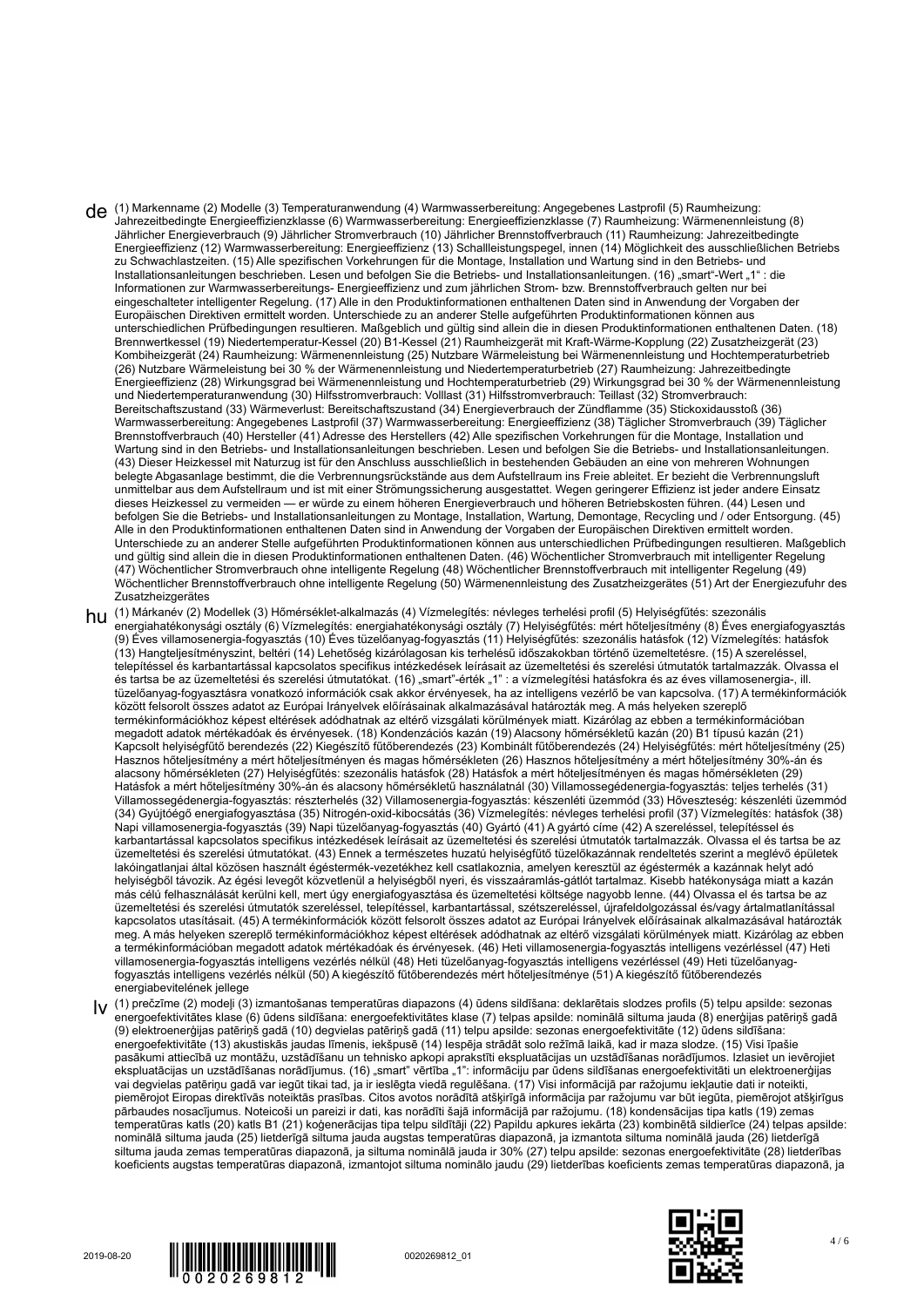siltuma nominālā jauda ir 30% (30) papildu elektroenerģijas patēriņš: pilna slodze (31) papildu elektroenerģijas patēriņš: daļēja slodze (32) elektroenerģijas patēriņš: gaidstāves režīms (33) siltuma zudums: gaidstāves režīms (34) aizdedzes degļa enerģijas patēriņš (35) slāpekļa oksīda izmeši (36) ūdens sildīšana: deklarētais slodzes profils (37) ūdens sildīšana: energoefektivitāte (38) elektroenerģijas patēriņš dienā (39) degvielas patēriņš dienā (40) Ražotājs (41) ražotāja adrese (42) Visi īpašie pasākumi attiecībā uz montāžu, uzstādīšanu un tehnisko apkopi aprakstīti ekspluatācijas un uzstādīšanas norādījumos. Izlasiet un ievērojiet ekspluatācijas un uzstādīšanas norādījumus. (43) Šis apkures katls ar dabisko velkmi paredzēts pievienošanai tikai esošajās ēkās pie vairākiem dzīvokļiem kopējas dūmvadu sistēmas, pa kuru sadegšanas atlikumus novada ārpus katlu telpas. Degšanai nepieciešamais gaiss katlam tiek pievadīts tieši no telpas, un tam ir uzstādīts velkmes stabilizators. Nelielās efektivitātes dēļ šo apkures katlu nav ieteicams izmantot citam nolūkam , jo tādējādi palielināsies enerģijas patēriņš un palielināsies ekspluatācijas izmaksas. (44) Izlasiet un ievērojiet ekspluatācijas un uzstādīšanas norādījumus par montāžu, uzstādīšanu, tehnisko apkopi, demontāžu, otrreizējo izmantošanu un/vai likvidēšanu. (45) Visi informācijā par ražojumu iekļautie dati ir noteikti, piemērojot Eiropas direktīvās noteiktās prasības. Citos avotos norādītā atšķirīgā informācija par ražojumu var būt iegūta, piemērojot atšķirīgus pārbaudes nosacījumus. Noteicoši un pareizi ir dati, kas norādīti šajā informācijā par ražojumu. (46) elektroenerģijas patēriņš nedēļā ar viedo regulēšanu (47) elektroenerģijas patēriņš nedēļā bez viedās regulēšanas (48) degvielas patēriņš nedēļā ar viedo regulēšanu (49) degvielas patēriņš nedēļā bez viedās regulēšanas (50) papildu sildītāja nominālā siltuma jauda (51) papildu sildītāja pievadītās enerģijas veids

- pl (1) Nazwa marki (2) Modele (3) Zastosowanie temperatury (4) Podgrzewanie wody: podany profil obciążenia (5) Ogrzewanie pokojowe: klasa efektywności energetycznej zależna od pory roku (6) Podgrzewanie wody: klasa efektywności energetycznej (7) Ogrzewanie pokojowe: znamionowa moc ogrzewania (8) Roczne zużycie energii (9) Roczne zużycie prądu (10) Roczne zużycie paliwa (11) Ogrzewanie pokojowe: efektywność energetyczna zależna od pory roku (12) Podgrzewanie wody: efektywność energetyczna (13) Poziom mocy akustycznej w pomieszczeniach (14) Możliwość wyłącznej eksploatacji w okresach słabego wykorzystania. (15) Wszystkie specjalistyczne procedury montażu, instalowania i konserwacji zostały opisane w instrukcjach instalacji i obsługi. Należy przeczytać i przestrzegać instrukcji instalacji i obsługi. (16) Wartość "smart" "1" : informacje dotyczące efektywności energetycznej podgrzewania wody oraz rocznego zużycia prądu lub paliwa obowiązują tylko przy włączonej regulacji inteligentnej. (17) Wszystkie dane zawarte w informacjach o produkcie zostały ustalone z uwzględnieniem zaleceń dyrektyw europejskich. Różnice względem informacji o produkcie wymienionych w innym miejscu mogą wynikać z innym warunków badania. Miarodajne i obowiązujące są jedynie dane zawarte w tych informacjach o produkcie. (18) Urządzenie kondensacyjne (19) Kocioł grzewczy stojący niskiej temperatury (20) Kocioł grzewczy stojący B1 (21) Pokojowy kocioł grzewczy z gospodarką energetyczną skojarzoną (22) Dodatkowy kocioł grzewczy (23) Kocioł grzewczy wielofunkcyjny (24) Ogrzewanie pokojowe: znamionowa moc ogrzewania (25) Efektywna moc ogrzewania przy znamionowej mocy ogrzewania i w trybie wysokiej temperatury (26) Efektywna moc ogrzewania przy 30 % znamionowej mocy ogrzewania i w trybie niskiej temperatury (27) Ogrzewanie pokojowe: efektywność energetyczna zależna od pory roku (28) Współczynnik sprawności przy znamionowej mocy ogrzewania i w trybie wysokiej temperatury (29) Współczynnik sprawności przy 30% znamionowej mocy ogrzewania i zastosowaniu w niskiej temperaturze (30) Zużycie prądu pomocniczego: moc całkowita (31) Zużycie prądu pomocniczego: moc częściowa (32) Zużycie prądu: stan gotowości (33) Straty ciepła: stan gotowości (34) Zużycie energii przez płomień zapłonowy (35) Emisja tlenków azotu (36) Podgrzewanie wody: podany profil obciążenia (37) Podgrzewanie wody: efektywność energetyczna (38) Dzienne zużycie prądu (39) Dzienne zużycie paliwa (40) Producent (41) Adres producenta (42) Wszystkie specjalistyczne procedury montażu, instalowania i konserwacji zostały opisane w instrukcjach instalacji i obsługi. Należy przeczytać i przestrzegać instrukcji instalacji i obsługi. (43) Ten kocioł grzewczy stojący z ciągiem naturalnym jest przeznaczony do podłączania wyłącznie w istniejących budynkach do jednego systemu odprowadzania spalin wykorzystywanego przez kilka mieszkań, który odprowadza na zewnątrz pozostałości ze spalania z pomieszczenia ustawienia. Pobiera on powietrze do spalania bezpośrednio z pomieszczenia ustawienia i jest wyposażony w zabezpieczenie wypływu spalin. Ze względu na niewielką efektywność należy unikać każdego innego zastosowania tego kotła grzewczego stojącego — spowodowałoby to większe zużycie energii oraz wyższe koszty eksploatacji. (44) Należy przeczytać i przestrzegać instrukcji instalacji i obsługi dotyczących montażu, instalowania, konserwacji, demontażu, recyklingu i/lub utylizacji. (45) Wszystkie dane zawarte w informacjach o produkcie zostały ustalone z uwzględnieniem zaleceń dyrektyw europejskich. Różnice względem informacji o produkcie wymienionych w innym miejscu mogą wynikać z innym warunków badania. Miarodajne i obowiązujące są jedynie dane zawarte w tych informacjach o produkcie. (46) Tygodniowe zużycie prądu z inteligentną regulacją (47) Tygodniowe zużycie prądu bez inteligentnej regulacji (48) Tygodniowe zużycie paliwa z inteligentną regulacją (49) Tygodniowe zużycie paliwa bez inteligentnej regulacji (50) Znamionowa moc cieplna dodatkowego kotła grzewczego (51) Rodzaj doprowadzanej energii dodatkowego kotła grzewczego
- pt (1) Nome da marca (2) Modelos (3) Utilização da temperatura (4) Produção de água quente: perfil de carga indicado (5) Aquecimento ambiente: classe de eficiência energética sazonal (6) Produção de água quente: classe de eficiência energética (7) Aquecimento ambiente: potência térmica nominal (8) Consumo anual de energia (9) Consumo anual de corrente (10) Consumo anual de combustível (11) Aquecimento ambiente: eficiência energética sazonal (12) Produção de água quente: eficiência energética (13) Nível de potência acústica, interior (14) Possibilidade de funcionamento exclusivo em horários com menos carga. (15) Todas as medidas específicas para a montagem, instalação e manutenção estão descritas nos manuais de operação e instalação. Leia e respeite os manuais de operação e instalação. (16) Valor "smart" "1" : as informações relativas à eficiência energética na produção de água quente e ao consumo anual de corrente e de combustível aplicam-se apenas com a regulação inteligente ligada. (17) Todos os dados incluídos nas informações sobre o produto foram apurados mediante a aplicação das especificações das diretivas europeias. As divergências em relação a informações sobre o produto referidas em outro local podem resultar de condições de teste diferentes. Os dados determinantes e válidos são apenas os que estão contidos nestas informações sobre o produto. (18) Caldeira de valor calorífico (19) Caldeira de baixa temperatura (20) Caldeira B1 (21) Aquecedor de ambiente com acoplamento potência-calor (22) Gerador adicional (23) Aquecedor combinado (24) Aquecimento ambiente: potência térmica nominal (25) Potência útil de aquecimento com potência térmica nominal e funcionamento com alta temperatura (26) Potência útil de aquecimento com 30 % da potência térmica nominal e funcionamento bom baixa temperatura (27) Aquecimento ambiente: eficiência energética sazonal (28) Grau de eficácia com potência térmica nominal e funcionamento com alta temperatura (29) Grau de eficácia com 30 % da potência térmica nominal e utilização de baixa temperatura (30) Consumo de corrente auxiliar: carga plena (31) Consumo de corrente auxiliar: carga parcial (32) Consumo de corrente: estado de prontidão (33) Perda de calor: estado de prontidão (34) Consumo de energia da chama de ignição (35) Emissão de óxido de azoto (36) Produção de água quente: perfil de carga indicado (37) Produção de água quente: eficiência energética (38) Consumo diário de corrente (39) Consumo diário de combustível (40) Fabricante (41) Endereço do fabricante (42) Todas as medidas específicas para a montagem, instalação e manutenção estão descritas nos manuais de operação e instalação. Leia e respeite os manuais de operação e instalação. (43) Esta caldeira de aquecimento com extração natural destina-se a ser ligada exclusivamente em edifícios existentes a um sistema de exaustão de gases queimados que sirva várias casas e que liberte os resíduos de combustão do local de instalação para o exterior. Ela evacua o ar de combustão diretamente do local de instalação e está equipada com um grupo de segurança do fluxo. Devido à eficiência reduzida, deve evitar-se qualquer outra utilização desta caldeira de aquecimento — tal iria originar um consumo de energia e custos operacionais mais elevados. (44) Leia e respeite os manuais de operação e instalação relativamente à montagem, instalação, manutenção, desmontagem, reciclagem e/ou eliminação. (45) Todos os dados incluídos nas informações sobre o produto foram apurados mediante a aplicação das especificações das diretivas europeias. As divergências em relação a informações sobre o produto referidas em outro local podem resultar de condições de teste diferentes. Os dados determinantes e válidos são apenas os que estão contidos nestas informações sobre o produto. (46) Consumo semanal de corrente com regulação inteligente (47)





5 / 6